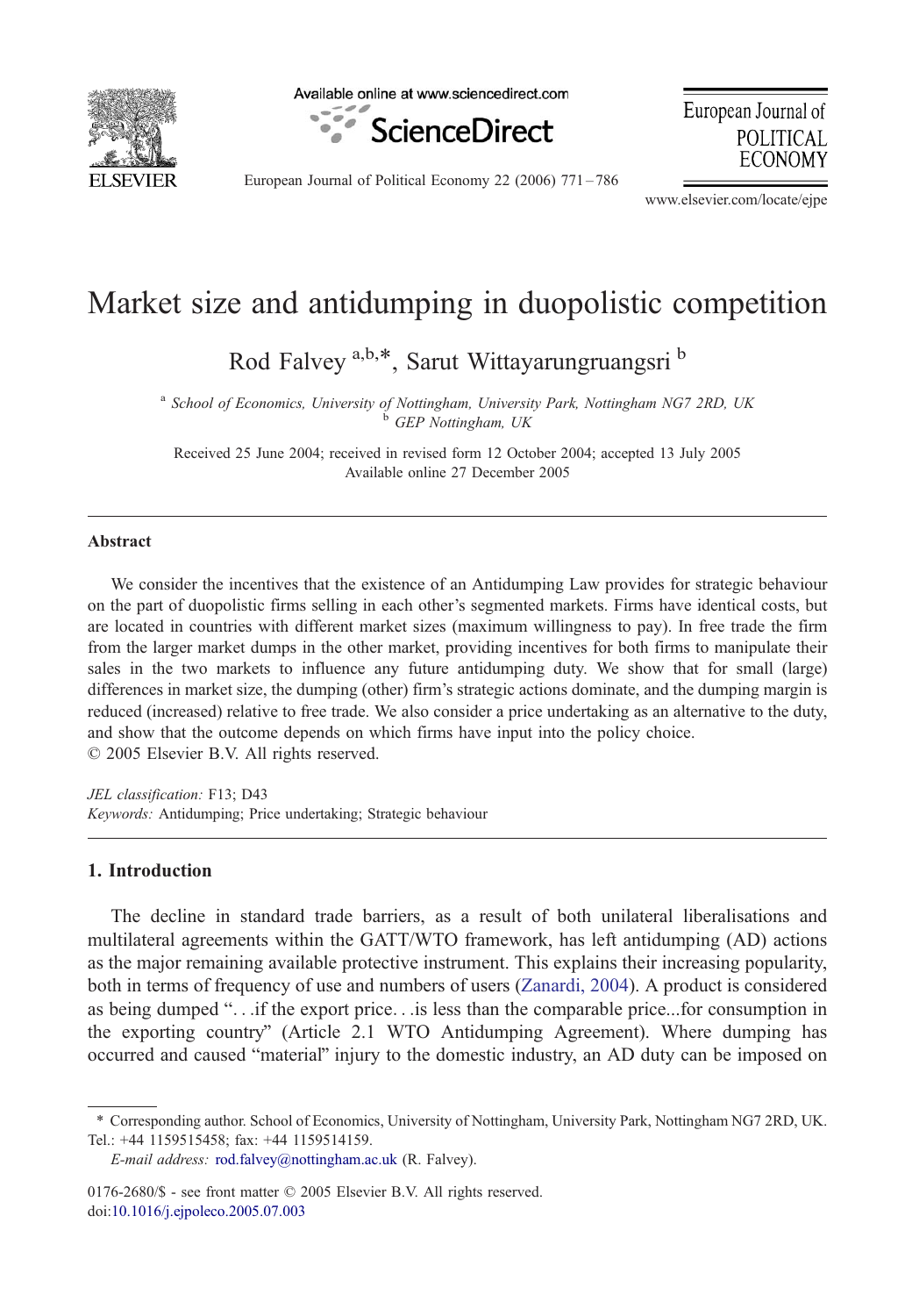the relevant imports. As Pa[uwels et al. \(2001\)](#page--1-0) note, this means that AD protection is unlike other types of tariff protection in that the level of duty can be endogenously determined by the firms involved. The incentives that the existence of this statute provides for strategic behaviour on the part of oligopolistic firms selling in each others' segmented national markets is our main interest in this paper.

Most studies view dumping as a sign of price discrimination across national markets, and that is the approach we take here. We consider a world composed of two country markets, with one firm located in each. Both firms are Cournot competitors, producing a homogeneous product which they sell in both markets. The countries differ in terms of maximum willingness to pay (WTP), and markets are segmented. In the free trade equilibrium the country with the larger WTP has the higher price and the firm located in that country "dumps" on the other market. We then consider a two period version of the model, and suppose that the smaller country has in place an AD Law under which dumping in the first period would result in an AD duty being imposed in the second, with the duty equal to the dumping margin in the first period.

The existence of the AD law provides an incentive for both firms to act strategically in the first period. The dumping (home) firm reduces its exports and increases its sales in its domestic market so as to reduce the dumping margin. The firm based in the dumped market (the foreign firm) reduces its exports and increases its domestic sales in order to increase the dumping margin and hence the second period duty faced by its rival. Trade falls, but the price outcomes depend on which firm's actions dominate. If the difference in WTP is small, we show that the dumper's strategic actions dominate and this results in the equalisation of prices in the two markets in the first period. For slightly larger differences, the first period dumping margin is reduced, although not eliminated. But once the WTP difference is large enough it is the foreign firm's strategic actions that dominate, and we observe a larger dumping margin than would occur in free trade, bounded by the prohibitive duty. For even larger differences the first period equilibrium is as in free trade, and the dumping firm is taxed out of the foreign market in the second period.

We then consider a price undertaking on the part of the dumping firm as an alternative outcome to the AD duty. In many jurisdictions a dumping firm can avoid the duty if it agrees to eliminate the dumping margin. This has typically been investigated in the literature as a means of supporting more collusive behaviour between the firms. Here we have a different focus. We suppose that the price undertaking given by the dumping firm requires that it does not export at a price below that in its domestic market. In effect the dumping firm is then committed to equalising prices in the two markets (i.e. eliminating the dumping margin ex post). We show that there is a range of WTP differences for which the dumping firm will be able to deliver on such an undertaking and a smaller range over which it will prefer this outcome to the corresponding equilibrium duty. We also show that the foreign firm has lower profits under a price undertaking than under free trade. Hence the second period outcome will depend on whether the foreign firm must agree for a price undertaking to be accepted. If so, then the foreign firm will never agree and we will observe the duty outcome. If not, then this firm will never petition for relief from dumping in circumstances where the dumper will choose the undertaking alternative.

The remainder of this paper is structured as follows. Section 2 reviews the related literature. Section 3 sets up the model where AD policy is absent, solves for the equilibrium outcomes and identifies the conditions under which one firm dumps in the other country. Section 4 describes the AD outcome in the second period. In Section 5, we incorporate the AD duty and show how this influences the strategic actions of the firms and equilibrium outcomes. The following section introduces the price undertaking option, and shows how this can reduce the likelihood of AD petitions. Section 7 provides summary and conclusions.